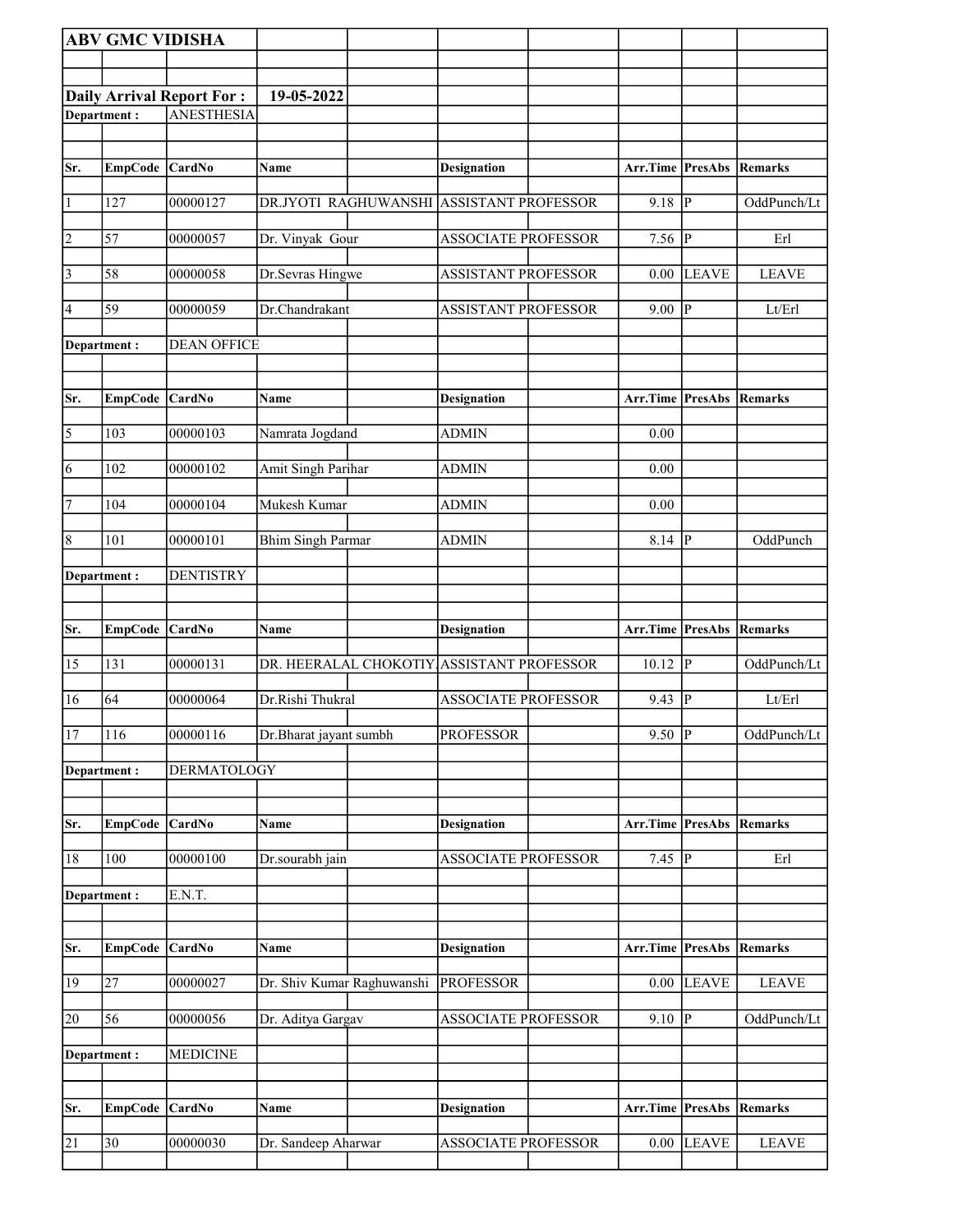| $\overline{22}$ | $\overline{23}$  | 00000023                 | Dr. Arvind Chouhan                       | <b>ASSOCIATE PROFESSOR</b> | 0.00             |                |              |
|-----------------|------------------|--------------------------|------------------------------------------|----------------------------|------------------|----------------|--------------|
| $\sqrt{23}$     | 129              | 00000129                 | Dr. Mahendra pratap Singh                | <b>ASSISTANT PROFESSOR</b> | 9.44             | lр             | Lt/Erl       |
| 24              | 12               | 00000012                 | Dr Preshant shrivastava                  | <b>PROFESSOR</b>           | 9.27             | $\overline{P}$ | OddPunch/Lt  |
| 25              | 50               | 00000050                 | Dr.vinod Dangi                           | <b>ASSISTANT PROFESSOR</b> | 0.00             | <b>LEAVE</b>   | <b>LEAVE</b> |
|                 | Department:      | <b>OBST. &amp; GYNEE</b> |                                          |                            |                  |                |              |
|                 |                  |                          |                                          |                            |                  |                |              |
| Sr.             | EmpCode CardNo   |                          | Name                                     | <b>Designation</b>         | Arr.Time PresAbs |                | Remarks      |
| 26              | 41               | 00000041                 | Dr.Aarti sharma                          | <b>ASSOCIATE PROFESSOR</b> | 9.46             | lР             | OddPunch/Lt  |
| 27              | 96               | 00000096                 | DR. Sudha Chourasia                      | <b>PROFESSOR</b>           | 0.00             |                |              |
| 28              | 42               | 00000042                 | Dr. Mridula singh                        | <b>ASSISTANT PROFESSOR</b> | $0.00\,$         | <b>LEAVE</b>   | <b>LEAVE</b> |
|                 | Department:      | OPHTHALMOLOGY            |                                          |                            |                  |                |              |
|                 |                  |                          |                                          |                            |                  |                |              |
| Sr.             | EmpCode CardNo   |                          | Name                                     | <b>Designation</b>         | Arr.Time PresAbs |                | Remarks      |
| 29              | 46               | 00000046                 | Dr. Sapna Raghuwanshi                    | <b>ASSOCIATE PROFESSOR</b> | 0.00             | <b>LEAVE</b>   | <b>LEAVE</b> |
| $ 30\rangle$    | 121              | 00000121                 | Dr.Nikhila Yadav                         | <b>ASSISTANT PROFESSOR</b> | 9.25             | ∣P             | OddPunch/Lt  |
| $\overline{31}$ | 120              | 00000120                 | Dr. Shivcharan Lal Chadravansh PROFESSOR |                            | $9.49$ P         |                | OddPunch/Lt  |
|                 | Department:      | <b>ORTHOPEDICS</b>       |                                          |                            |                  |                |              |
|                 |                  |                          |                                          |                            |                  |                |              |
|                 |                  |                          |                                          |                            |                  |                |              |
| Sr.             | EmpCode CardNo   |                          | Name                                     | <b>Designation</b>         | Arr.Time PresAbs |                | Remarks      |
| 32              | 20               | 00000020                 | Dr. Sanat Singh                          | <b>ASSOCIATE PROFESSOR</b> | 9.43             | ∣P             | Lt/Erl       |
| $\overline{33}$ | 124              | 00000124                 | Dr.Sunil Kirar                           | <b>ASSISTANT PROFESSOR</b> | 9.24             | lР             | Lt/Erl       |
| $\overline{34}$ | $\overline{123}$ | 00000123                 | Dr. Vipin kumar Mishraa                  | ASSISTANT PROFESSOR        | $9.17$ P         |                | Lt/Erl       |
| $\overline{35}$ | 55               | 00000055                 | Dr. Sanjay Upadhya                       | <b>ASSOCIATE PROFESSOR</b> | 0.00             | <b>LEAVE</b>   | <b>LEAVE</b> |
| 36              | 10               | 00000010                 | Dr Atul varshney                         | <b>PROFESSOR</b>           | 9.50             | ₽              | OddPunch/Lt  |
|                 | Department:      | <b>PEADITRICS</b>        |                                          |                            |                  |                |              |
|                 |                  |                          |                                          |                            |                  |                |              |
| Sr.             | <b>EmpCode</b>   | CardNo                   | Name                                     | <b>Designation</b>         | Arr.Time PresAbs |                | Remarks      |
| 37              | 61               | 00000061                 | Dr.Deepak K. Uikey                       | <b>ASSOCIATE PROFESSOR</b> | 0.00             | <b>LEAVE</b>   | <b>LEAVE</b> |
| 38              | 44               | 00000044                 | Dr. Priya Gogia                          | ASSISTANT PROFESSOR        | 0.00             |                |              |
| 39              | 60               | 00000060                 | Dr.Shiv R.k. Dubey                       | ASSISTANT PROFESSOR        | 0.00             |                |              |
| 40              | 19               | 00000019                 | Dr. D Sharad Gedam                       | ASSOCIATE PROFESSOR        | 7.50 $\sqrt{P}$  |                | OddPunch     |
| 41              | $\overline{9}$   | 00000009                 | Dr Neeti agarawal                        | <b>PROFESSOR</b>           |                  | $0.00$ LEAVE   | <b>LEAVE</b> |
|                 | Department:      | <b>PSYCHIATRY</b>        |                                          |                            |                  |                |              |
|                 |                  |                          |                                          |                            |                  |                |              |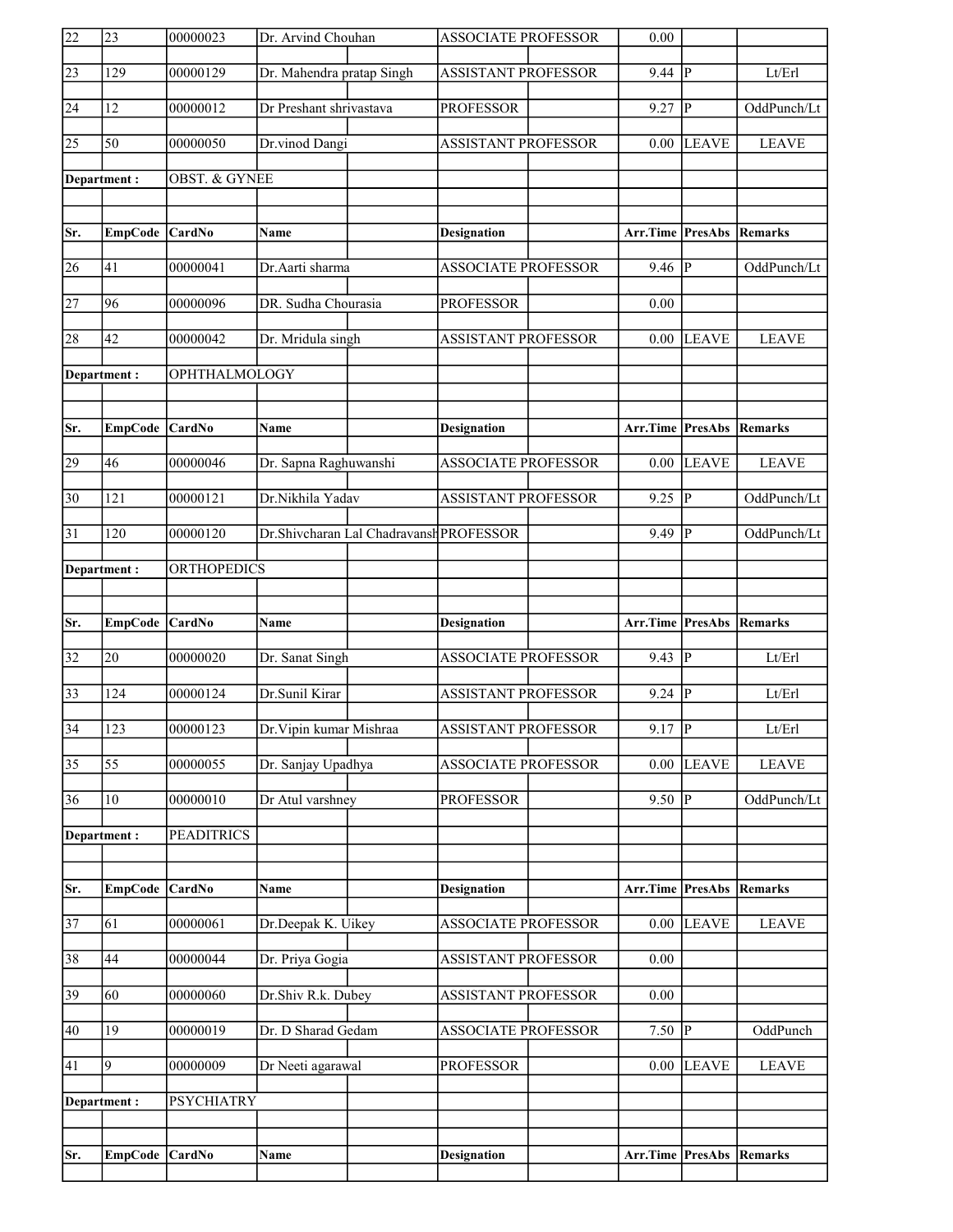| $\overline{42}$ | $\overline{65}$ | 00000065              | Dr Naresh solanki         | <b>ASSISTANT PROFESSOR</b> | $8.13$ P                        |                | OddPunch     |
|-----------------|-----------------|-----------------------|---------------------------|----------------------------|---------------------------------|----------------|--------------|
|                 | Department:     | <b>RADIODIAGNOSIS</b> |                           |                            |                                 |                |              |
|                 |                 |                       |                           |                            |                                 |                |              |
|                 |                 |                       |                           |                            |                                 |                |              |
| Sr.             | <b>EmpCode</b>  | CardNo                | Name                      | <b>Designation</b>         | Arr.Time                        | PresAbs        | Remarks      |
|                 |                 |                       |                           |                            |                                 |                |              |
| 43              | 109             | 00000109              | Dr.Rahil kumar Sharma     | <b>ASSISTANT PROFESSOR</b> | 9.19                            | P              | OddPunch/Lt  |
|                 | Department:     | <b>SURGERY</b>        |                           |                            |                                 |                |              |
|                 |                 |                       |                           |                            |                                 |                |              |
|                 |                 |                       |                           |                            |                                 |                |              |
| Sr.             | <b>EmpCode</b>  | $\vert$ CardNo        | <b>Name</b>               | Designation                | <b>Arr.Time PresAbs Remarks</b> |                |              |
|                 | 132             | 00000132              |                           |                            |                                 |                |              |
| 44              |                 |                       | DR.AKASH JAIN             | <b>ASSISTANT PROFESSOR</b> | 0.00                            |                |              |
| 45              | $\overline{21}$ | 00000021              | Dr. Raj Kishor Singh      | <b>ASSOCIATE PROFESSOR</b> | 9.46                            | P              | OddPunch/Lt  |
|                 |                 |                       |                           |                            |                                 |                |              |
| 46              | 107             | 00000107              | Dr.Ishant kumar Chourasia | <b>ASSOCIATE PROFESSOR</b> | 8.12                            | <sup> p</sup>  | OddPunch     |
|                 |                 |                       |                           |                            |                                 |                |              |
| 47              | 26              | 00000026              | Dr. Pradeep BalmikI       | <b>ASSOCIATE PROFESSOR</b> | 9.47                            | <sup> </sup> P | OddPunch/Lt  |
| 48              | 66              | 00000066              | Dr. sandeep K. Arihwar    | <b>ASSISTANT PROFESSOR</b> | 9.33                            | P              | OddPunch/Lt  |
|                 |                 |                       |                           |                            |                                 |                |              |
| 49              | 67              | 00000067              | Dr. Kamlesh Singh Mourya  | <b>ASSISTANT PROFESSOR</b> | 9.26  P                         |                | Lt/Erl       |
|                 |                 |                       |                           |                            |                                 |                |              |
| 50              | 117             | 00000117              | Dr.Arvind Diwakaer        | <b>ASSOCIATE PROFESSOR</b> | 9.51                            | P              | Lt/Erl       |
| 51              | 11              | 00000011              | Dr Dharmdas paramhans     | <b>PROFESSOR</b>           | 0.00                            | <b>LEAVE</b>   | <b>LEAVE</b> |
|                 |                 |                       |                           |                            |                                 |                |              |
|                 | Department:     | T.B. & CHEST          |                           |                            |                                 |                |              |
|                 |                 |                       |                           |                            |                                 |                |              |
|                 |                 |                       |                           |                            |                                 |                |              |
| Sr.             | <b>EmpCode</b>  | <b>CardNo</b>         | Name                      | <b>Designation</b>         | Arr.Time PresAbs                |                | Remarks      |
| $\overline{52}$ | $\overline{62}$ | 00000062              | Dr.Ajay Upadhyay          | <b>ASSISTANT PROFESSOR</b> | 9.18                            | $\overline{P}$ | OddPunch/Lt  |
|                 |                 |                       |                           |                            |                                 |                |              |
| $\overline{53}$ | 122             | 00000122              | Dr.Ratan kumar            | <b>PROFESSOR</b>           | $9.40$ P                        |                | OddPunch/Lt  |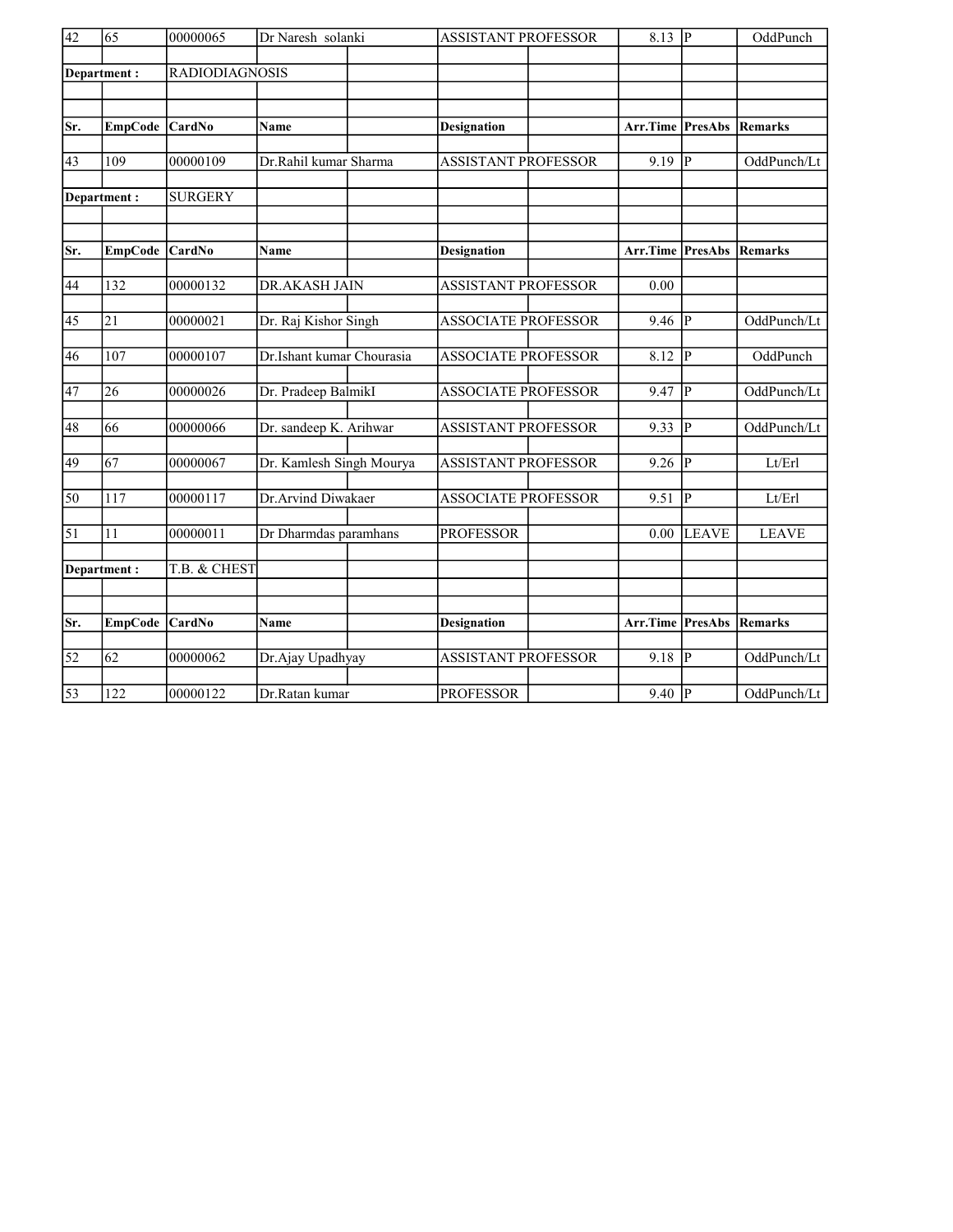|                 | <b>ABV GMC VIDISHA</b> |                                  |                            |                            |          |                        |              |
|-----------------|------------------------|----------------------------------|----------------------------|----------------------------|----------|------------------------|--------------|
|                 |                        |                                  |                            |                            |          |                        |              |
|                 |                        | <b>Daily Arrival Report For:</b> | 19-05-2022                 |                            |          |                        |              |
| Department:     |                        | <b>ANATOMY</b>                   |                            |                            |          |                        |              |
|                 |                        |                                  |                            |                            |          |                        |              |
| Sr.             | EmpCode CardNo         |                                  | Name                       | <b>Designation</b>         | Arr.Time | PresAbs                | Remarks      |
|                 |                        |                                  |                            |                            |          |                        |              |
| $\vert$ 1       | 111                    | 00000111                         | DR. OM PRAKASH GAUR        | <b>DEMONSTRATOR</b>        | 9.24     | IР                     | OddPunch/Lt  |
| $\overline{2}$  | 75                     | 00000075                         | Dr Garima pardhi           | <b>ASSISTANT PROFESSOR</b> | 9.39     | P                      | OddPunch/Lt  |
| $\vert$ 3       | 76                     | 00000076                         | Dr. Sujata Netam           | <b>DEMONSTRATOR</b>        | 8.44     | P                      | OddPunch/Lt  |
| $\vert 4 \vert$ | 31                     | 00000031                         | Dr. Manisha Vijaywargiya   | <b>ASSISTANT PROFESSOR</b> | 9.50     | P                      | OddPunch/Lt  |
| $\overline{5}$  | 14                     | 00000014                         | Dr. Naina Wakode           | <b>ASSOCIATE PROFESSOR</b> | 0.00     |                        |              |
| 6               |                        | 00000001                         | DR. RASHMI DEOPUJARI       | <b>PROFESSOR</b>           | 10.01    | P                      | OddPunch/Lt  |
| 7               | 49                     | 00000049                         | Dr. Harsh Kumar Chawre     | <b>ASSISTANT PROFESSOR</b> | 0.00     |                        |              |
| Department:     |                        | <b>BIOCHEMISTRY</b>              |                            |                            |          |                        |              |
|                 |                        |                                  |                            |                            |          |                        |              |
| Sr.             | <b>EmpCode</b>         | <b>CardNo</b>                    | <b>Name</b>                | <b>Designation</b>         | Arr.Time | <b>PresAbs</b>         | Remarks      |
|                 |                        |                                  |                            |                            |          |                        |              |
| $\vert 8$       | 81                     | 00000081                         | Dr Vandana singh           | <b>DEMONSTRATOR</b>        | 0.00     | <b>LEAVE</b>           | <b>LEAVE</b> |
| $\overline{9}$  | 72                     | 00000072                         | Dr. Shubhangi Anand Kale   | <b>DEMONSTRATOR</b>        | 9.55     | P                      | OddPunch/Lt  |
| $ 10\rangle$    | 77                     | 00000077                         | Dr. Poonam Singh           | <b>DEMONSTRATOR</b>        | 0.00     |                        |              |
| 11              | 114                    | 00000114                         | DR. BHAGWAN SINGH          | <b>DEMONSTRATOR</b>        | 0.00     |                        |              |
| 12              | 16                     | 00000016                         | Dr. Vaishali Jain          | <b>PROFESSOR</b>           | 0.00     | <b>LEAVE</b>           | <b>LEAVE</b> |
| 13              | 33                     | 00000033                         | Dr. Sankalp kumar Tripathi | <b>ASSISTANT PROFESSOR</b> | 0.00     |                        |              |
| Department:     |                        | <b>COMMUNITY MEDICINE</b>        |                            |                            |          |                        |              |
|                 |                        |                                  |                            |                            |          |                        |              |
| Sr.             | <b>EmpCode</b>         | CardNo                           | Name                       | <b>Designation</b>         | Arr.Time | <b>PresAbs Remarks</b> |              |
| 14              | 113                    | 00000113                         | DR. ANIRUDH                | <b>DEMONSTRATOR</b>        | 9.42     | P                      | OddPunch/Lt  |
| 15              | 36                     | 00000036                         | Dr.Neeraj Khare            | <b>ASSISTANT PROFESSOR</b> | 0.00     | <b>LEAVE</b>           | <b>LEAVE</b> |
| 16              | 37                     | 00000037                         | Dr.Akansha jain            | <b>ASSISTANT PROFESSOR</b> | 9.39     | $\mathbf{P}$           | OddPunch/Lt  |
| 17              | 7                      | 00000007                         | Dr Sanjay agarawal         | <b>PROFESSOR</b>           | 0.00     | <b>LEAVE</b>           | <b>LEAVE</b> |
| 18              | 52                     | 00000052                         | Dr. Yogesh Shukla          | <b>ASSISTANT PROFESSOR</b> | 9.19     | $\mathbf{P}$           | OddPunch/Lt  |
| 19              | 40                     | 00000040                         | Dr.Indu Jotsna Ekka        | <b>ASSISTANT PROFESSOR</b> | 9.42     | P                      | OddPunch/Lt  |
| 20              | 18                     | 00000018                         | Dr. Vishal Jamra           | <b>ASSOCIATE PROFESSOR</b> | 0.00     | <b>LEAVE</b>           | <b>LEAVE</b> |
| 21              | 80                     | 00000080                         | Dr.Nandini shukla          | <b>DEMONSTRATOR</b>        | 9.54     | $\mathbf{P}$           | OddPunch/Lt  |
| 22              | 82                     | 00000082                         | Dr. Ashish Upaddhyay       | <b>DEMONSTRATOR</b>        | 8.57     | $\mathbf{P}$           | OddPunch/Lt  |
| 23              | 119                    | 00000119                         | Dr.Shailendra Meena        | <b>ASSISTANT PROFESSOR</b> | 9.51     | P                      | OddPunch/Lt  |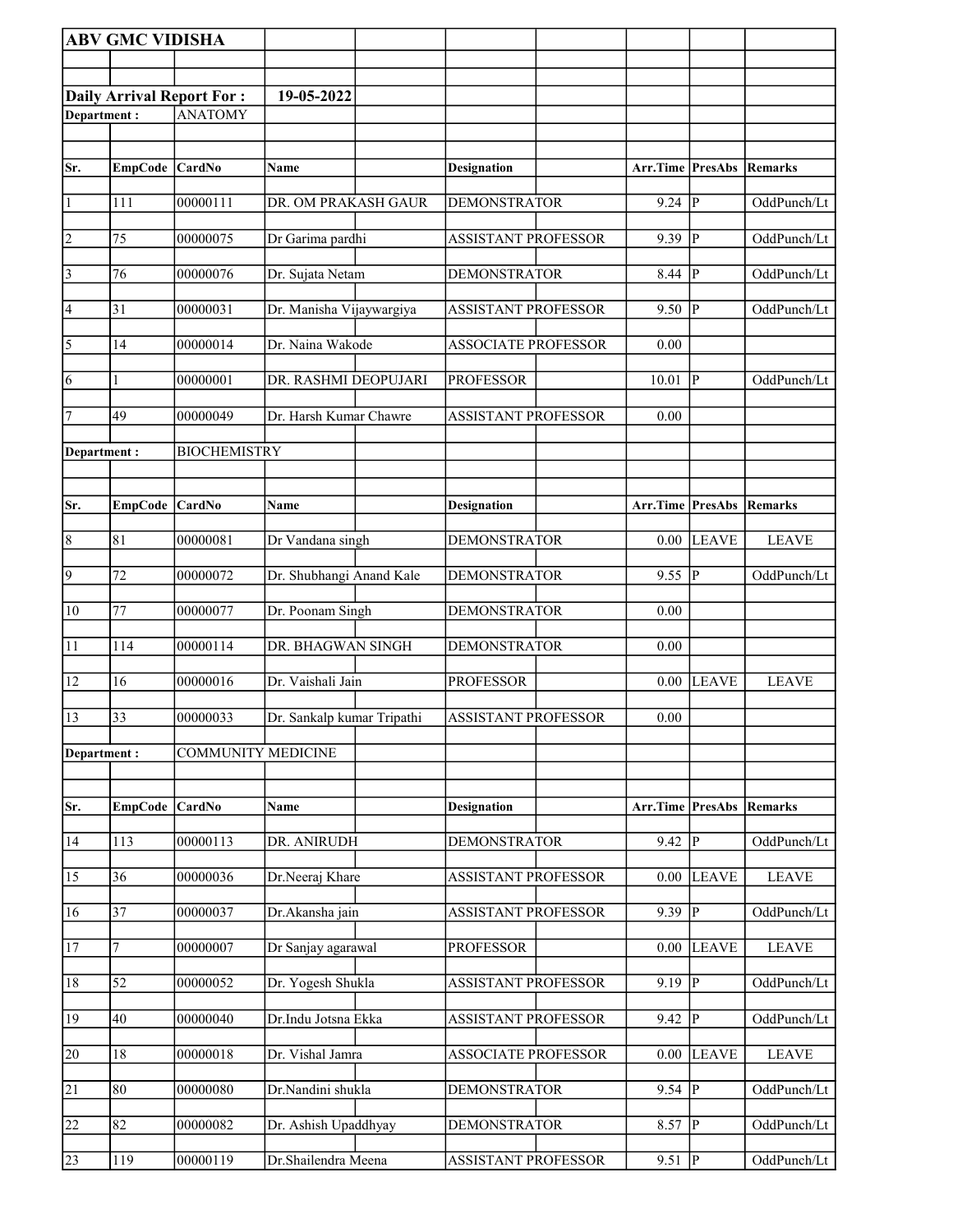| $\overline{24}$ | 118             | 00000118                 | Shobhana yadav              | <b>DEMONSTRATOR</b>        | 9.40                            | P                      | OddPunch/Lt  |
|-----------------|-----------------|--------------------------|-----------------------------|----------------------------|---------------------------------|------------------------|--------------|
| 25              | 24              | 00000024                 | Dr. Richa Nigam             | <b>ASSOCIATE PROFESSOR</b> | 9.53                            | P                      | OddPunch/Lt  |
| Department:     |                 | <b>DEAN</b>              |                             |                            |                                 |                        |              |
|                 |                 |                          |                             |                            |                                 |                        |              |
| Sr.             | EmpCode CardNo  |                          | Name                        | <b>Designation</b>         | <b>Arr.Time PresAbs Remarks</b> |                        |              |
| 26              | 97              | 00000097                 | DR. Sunil Nandeshwar        | <b>DEAN</b>                | 0.00                            | OD                     | <b>OD</b>    |
| Department:     |                 | <b>FORANSIC MEDICINE</b> |                             |                            |                                 |                        |              |
|                 |                 |                          |                             |                            |                                 |                        |              |
| Sr.             | EmpCode CardNo  |                          | Name                        | <b>Designation</b>         | Arr.Time                        | <b>PresAbs</b>         | Remarks      |
| 27              | 54              | 00000054                 | Dr.Manish Nigam             | <b>PROFESSOR</b>           | 0.00                            | <b>LEAVE</b>           | <b>LEAVE</b> |
| 28              | 126             | 00000126                 | Dr. Vivek kumar Chouksey    | <b>ASSISTANT PROFESSOR</b> | 0.00                            | <b>LEAVE</b>           | <b>LEAVE</b> |
| 29              | 35              | 00000035                 | Dr. Narendra singh patel    | <b>ASSOCIATE PROFESSOR</b> | 9.43                            | IР                     | OddPunch/Lt  |
| 30              | 112             | 00000112                 | DR. POOJA TIWARI            | <b>DEMONSTRATOR</b>        | 9.11                            | $\mathbf{P}$           | OddPunch/Lt  |
| 31              | 85              | 00000085                 | Dr. Sharad Dohare           | <b>DEMONSTRATOR</b>        | 0.00                            | <b>LEAVE</b>           | <b>LEAVE</b> |
|                 |                 | MICROBIOLOGY             |                             |                            |                                 |                        |              |
| Department :    |                 |                          |                             |                            |                                 |                        |              |
| Sr.             | EmpCode CardNo  |                          | Name                        | <b>Designation</b>         | Arr.Time                        | <b>PresAbs Remarks</b> |              |
| 32              | 110             | 00000110                 | DR, RAGINI DANGI            | <b>DEMONSTRATOR</b>        | $9.54$ P                        |                        | OddPunch/Lt  |
| 33              | 125             | 00000125                 | DR.Himanshi Bansal          | <b>ASSISTANT PROFESSOR</b> | 0.00                            | <b>LEAVE</b>           | <b>LEAVE</b> |
| 34              | 106             | 00000106                 | Dr.Aarti Jain               | <b>ASSOCIATE PROFESSOR</b> | 0.00                            |                        |              |
| 35              | 88              | 00000088                 | Dr. Sanjay Singh            | <b>ASSISTANT PROFESSOR</b> | 9.54                            | $\mathbf{P}$           | OddPunch/Lt  |
|                 |                 |                          |                             |                            |                                 |                        |              |
| 36              | $\overline{79}$ | 00000079                 | Dr.Prashant kumar bhakoriya | <b>DEMONSTRATOR</b>        | 9.43                            | $\overline{P}$         | OddPunch/Lt  |
| 37              | $\overline{4}$  | 00000004                 | Dr Avinash laghave          | <b>PROFESSOR</b>           | 0.00                            | <b>LEAVE</b>           | <b>LEAVE</b> |
| Department:     |                 | PATHOLOGY                |                             |                            |                                 |                        |              |
|                 |                 |                          |                             |                            |                                 |                        |              |
| Sr.             | <b>EmpCode</b>  | CardNo                   | Name                        | <b>Designation</b>         | Arr.Time                        | <b>PresAbs</b>         | Remarks      |
| 38              | 17              | 00000017                 | Dr. Tina Rai                | ASSOCIATE PROFESSOR        | 9.47                            | $\overline{P}$         | OddPunch/Lt  |
| 39              | 48              | 00000048                 | Dr.Pratibha Meena           | <b>ASSISTANT PROFESSOR</b> | 9.41                            | P                      | OddPunch/Lt  |
| 40              | 51              | 00000051                 | Dr. Lal Pranay singh        | <b>ASSISTANT PROFESSOR</b> | 0.00                            | <b>LEAVE</b>           | <b>LEAVE</b> |
| 41              | 6               | 00000006                 | Dr Gopal krishna sawke      | <b>PROFESSOR</b>           | 0.00                            | <b>LEAVE</b>           | <b>LEAVE</b> |
| 42              | 84              | 00000084                 | Dr. Sunil Nagar             | <b>DEMONSTRATOR</b>        | 0.00                            | LEAVE                  | <b>LEAVE</b> |
| 43              | 83              | 00000083                 | Dr.Fuzail Ahmad             | <b>DEMONSTRATOR</b>        | 0.00                            | <b>LEAVE</b>           | <b>LEAVE</b> |
| 44              | 128             | 00000128                 | DR.PREETI MANDLOI           | ASSISTANT PROFESSOR        | 0.00                            | <b>LEAVE</b>           | <b>LEAVE</b> |
| 45              | 78              | 00000078                 | Dr. Rajnikant ahirwar       | <b>DEMONSTRATOR</b>        | 0.00                            | <b>LEAVE</b>           | <b>LEAVE</b> |
|                 |                 |                          |                             |                            |                                 |                        |              |